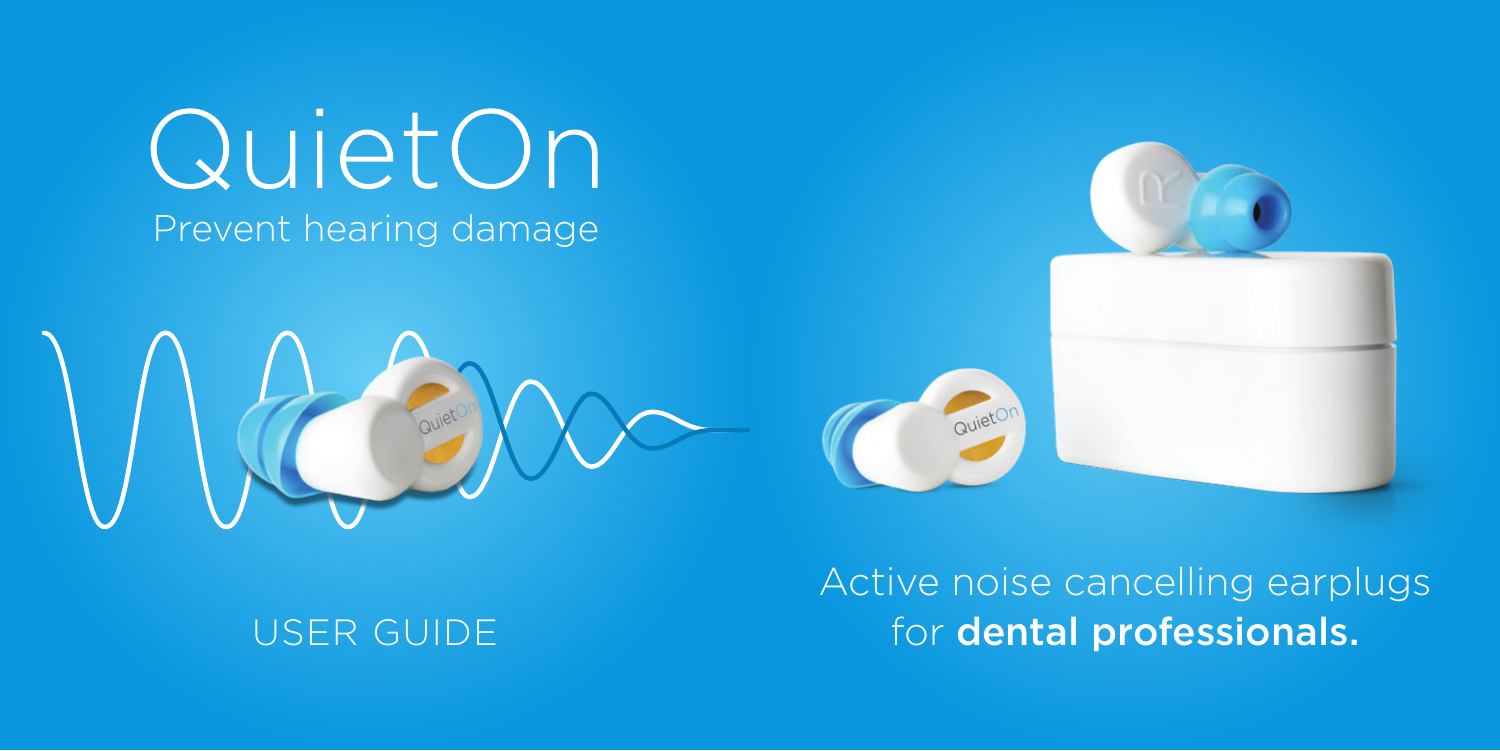#### LABORATORY ATTENUATION

#### **Foam eartips (active) EN 352-5:2002 + A1:2005**

| Frequency (Hz)                 | 63 | 125 | 250            |    | 500 1000 2000 4000 8000 |    |    |    |
|--------------------------------|----|-----|----------------|----|-------------------------|----|----|----|
| Mean Attenuation (dB)          | 42 | 42  | 36             | 29 | 25                      | 30 | 34 | 43 |
| <b>Standard Deviation (dB)</b> | 5  |     | $\overline{4}$ | 5  |                         |    | 6  |    |
| APV (dB)                       | 37 | 37  | 32             | 24 | 20                      | 25 | 27 | 39 |

#### **Silicone eartips (active) EN 352-5:2002 + A1:2005**

| Frequency (Hz)                 | 63 | 125 | 250 |    |    | 500 1000 2000 4000 8000 |    |    |
|--------------------------------|----|-----|-----|----|----|-------------------------|----|----|
| Mean Attenuation (dB)          | 41 | 46  | 36  | 27 | 23 | 25                      | 29 | 36 |
| <b>Standard Deviation (dB)</b> |    |     |     | 6  |    | 6                       | 6  |    |
| APV (dB)                       | 34 | 39  | 29  | 21 |    | 18                      | 22 | 29 |

| <b>SNR</b> | 22 |
|------------|----|
| н          | 20 |
|            | 19 |
|            | 20 |

SNR H M L

SNR H M L

#### **Foam eartips (passive) EN 352-2:2002**

| Frequency (Hz)          | 63 | 125 | 250 |    |    |    |    | 500 1000 2000 4000 8000 |
|-------------------------|----|-----|-----|----|----|----|----|-------------------------|
| Mean Attenuation (dB)   | 22 | 24  | 24  | 26 | 28 | 35 | 38 | 44                      |
| Standard Deviation (dB) | 4  |     | 4   |    |    |    | 6  |                         |
| APV (dB)                | 18 | 19  | 21  | 21 | 23 | 30 | 32 | 40                      |

|  | Silicone eartips (passive) |
|--|----------------------------|
|  |                            |

#### **Silicone eartips (passive) EN 352-2:2002**

| Frequency (Hz)                 | 63 | 125 | 250 |    |    |    |    | 500 1000 2000 4000 8000 | SNR |
|--------------------------------|----|-----|-----|----|----|----|----|-------------------------|-----|
| Mean Attenuation (dB)          | 23 | 25  | 24  | 22 | 25 | 32 | 28 | 39                      |     |
| <b>Standard Deviation (dB)</b> | 6  |     |     | 5  | 5  | 6  |    | 6                       | M   |
| APV (dB)                       | 18 | 18  |     | 17 | 20 | 25 | 22 | 32                      |     |

The highest level of external noise for which the ANR circuit is operating correctly is 100 dB(A).



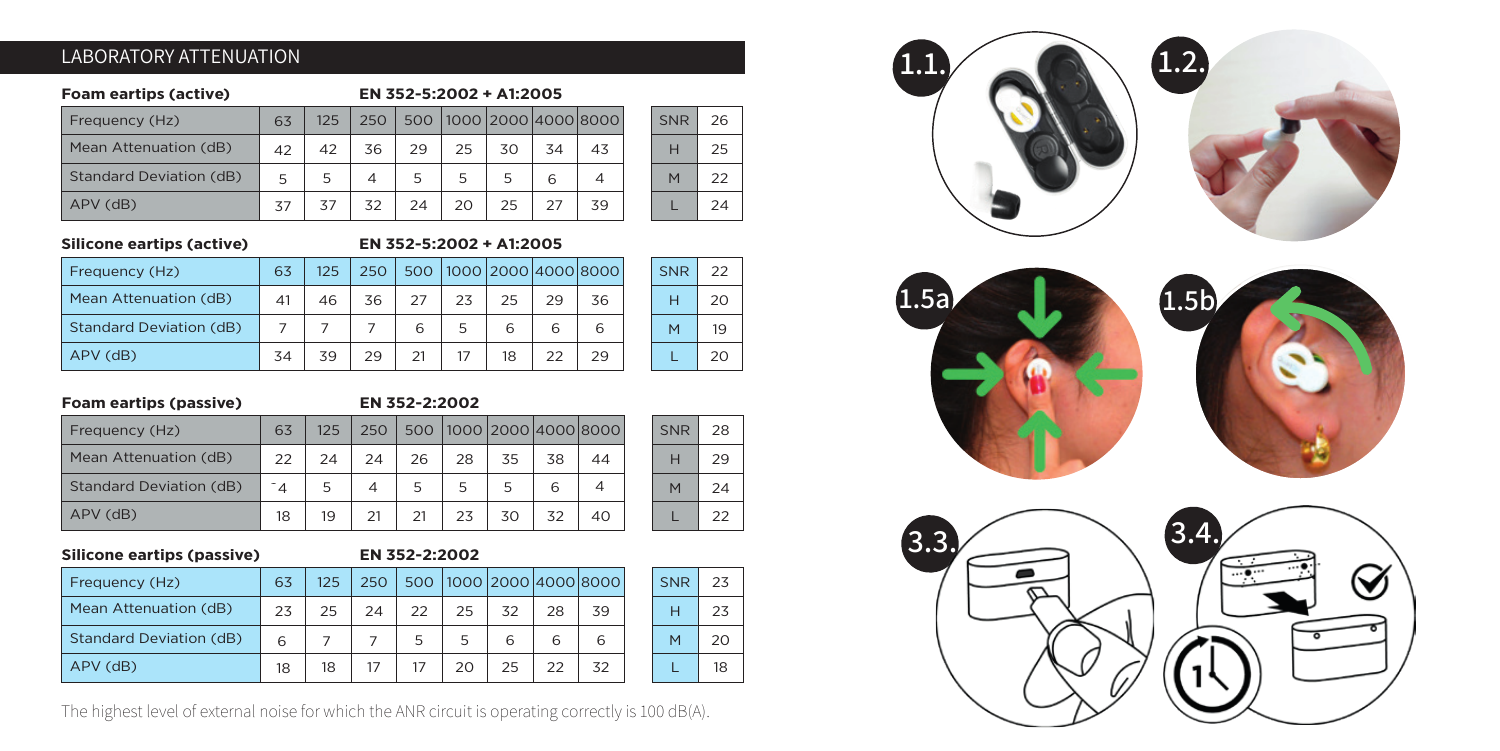*Thank you for choosing QuietOn Dental active noise cancelling earplugs to ensure healthy hearing and protection against permanent damage to hearing.*

Dental professionals (dentists, hygienists, technicians etc.) are exposed to dental noise from several sources. Various studies show evidence of damage to hearing caused by dental noise. The dental noise levels are typically between 66-91dB(A), but for short periods may even exceed 100dB(A).

However, these noise levels and resulting consequences such as irritation and delayed stress, tend to be ignored, simply because we become accustomed to these noises and pay no attention to this hidden risk for hearing loss. Nevertheless, the damaging effects of continuous dental noise exist. For patients, QuietOn offers psychological relief by reducing noises during the treatment which can otherwise increase anxiety levels.

QuietOn Dental is a certified hearing protector device (EN352) combining both active and passive noise cancellation technologies. It efficiently prevents the development of hearing damage when used correctly. QuietOn is optimized for use in the dental sector, since it reduces harmful noise levels while permitting verbal communication during treatments to continue. The reduction is most significant for low and high frequency noises. Human speech is of mid- frequency level where the reduction is moderate, and it is therefore possible to communicate with patient and staff while wearing QuietOn earplugs. Long battery life (50 hours from a single charge), and a no wires – no settings concept makes QuietOn very easy and practical to use.

QuietOn is much more efficient and intelligent than any passive hearing protection method. This smart active noise cancelling earplug contains a lot of high technology components despite its small size: microphone, speaker, battery and electronics. What is unique about QuietOn is that the microphone that analyses incoming sound is located within the audio canal of the earplug. As a result, the device's built-in speaker is able to produce specific anti-noises to cancel original sounds more accurately, thereby reducing considerably the noises that penetrate the user's ears. This patented structure also enables reduction of noises conducted by the skull into the ear.

**Please read and follow these QuietOn Dental User Guide instructions carefully. Retain this QuietOn Dental user guide for future reference.**

#### QUIETON DENTAL INSTRUCTIONS FOR USE, CLEANING AND MAINTENANCE

**For the optimal functionality of QuietOn Dental earplugs, it is very important to follow the instructions for use, cleaning and maintenance.**

# **1 HOW TO INSERT QUIETON EARPLUGS CORRECTLY**

1 Take the earplug out of the charging case. QuietOn earplug turns on automatically when removed from the charging case and it turns off when returned into the case. QuietOn is already fully charged and ready to use.

2 You can test the functionality by covering the earplug hole with your finger. A faint beep sound indicates that the active noise cancelling technology is functioning and that the earplug is charged and ready to use.

3 If you want to use the retention cord, attach it around the earplug's plastic neck before inserting QuietOn into the ear.

4 Pay attention to place earplug marked R to your right ear, and earplug marked L to your left ear. In the same way, match the earplugs correctly when returning them to the case after use.

5 Turn the round and wider part of the earplug upwards, push it firmly inside your ear and twist backwards.

6 You will hear a mild beep again but once the earplug is in the correct airtight position the beep will stop and the active noise cancelling technology is working. If the beep continues, check that you have inserted the earplug correctly or choose a different size eartip. If the beep continues, it may indicate dirt blocking the audio canal. Please consult the cleaning instructions below.

7 Insert both earplugs correctly to ensure the optimal functioning of the active noise cancelling technology.

8 To ensure a proper fit in the ear, choose eartips that are suitable for you. There are three options included in the sales package. The default pre-set tips are black Comply Memory foam tips. Use these or switch to different size silicone eartips (blue M or green S). Use only compatible QuietOn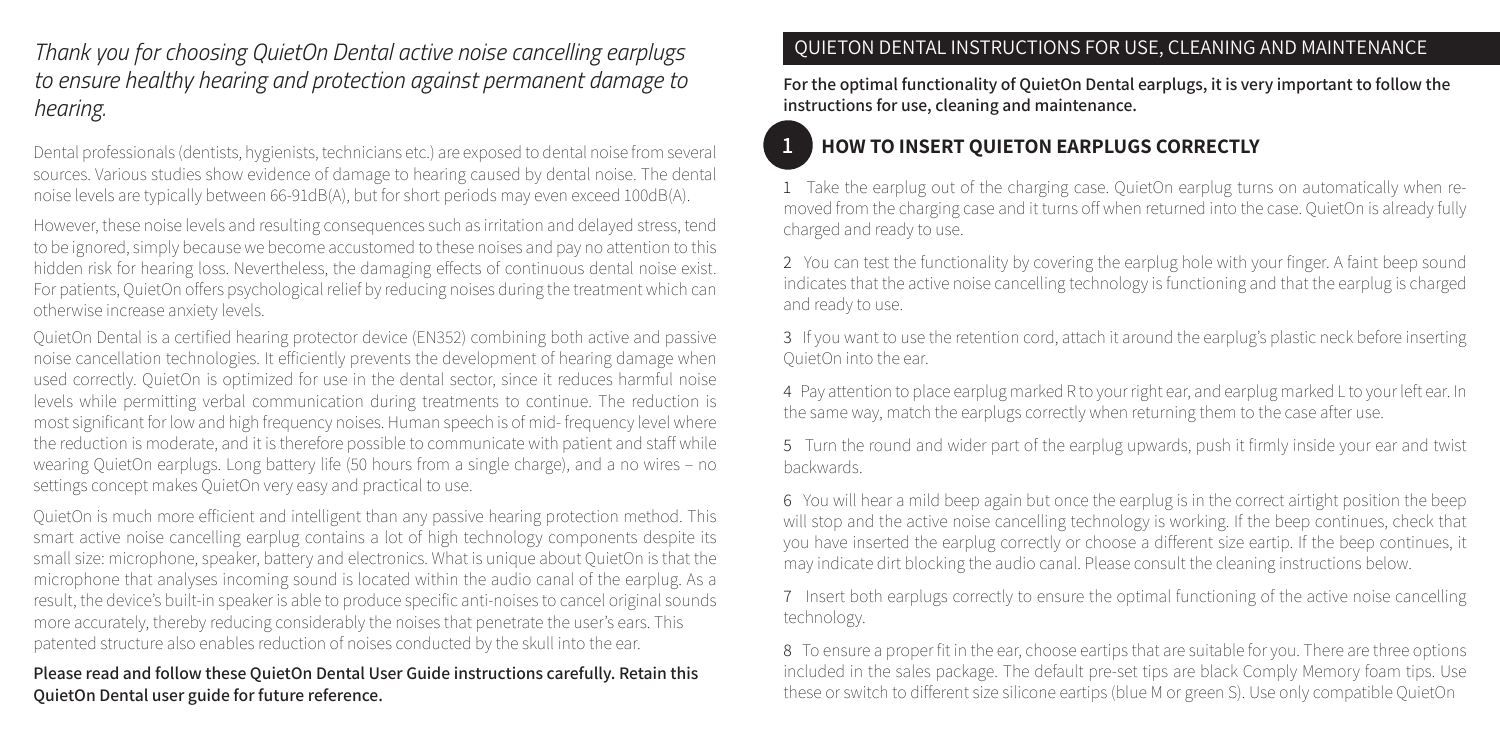eartips that come with the dental package. Do not insert the earplug directly into the ear without correctly attaching the eartip.

9 Enjoy safe working and communication with patient and colleagues during the entire treatment session.

After use, remove the earplugs from your ears. If you intend using them again yourself, you can just wipe them and lay them on a tray for the next session. You can also remove the cord (if attached) and place the QuietOn earplugs into the charging case so that they do not consume in-built battery when not in active use. Match R and L earplugs with R and L slots respectively and close the lid carefully.

If QuietOn earplugs have been used by the patient, clean the earplugs after each patient and change the tips. See the cleaning instructions below.

# **2 CHOOSING AND CHANGING THE EARTIPS**

There are three different eartip options included in the QuietOn dental package. The earplugs come with standard pre-set black Comply Memory foam tips, size M. Use these for your personal use or change them to silicone tips of a different size (blue M or green S). There are 8 additional pairs of silicone tips in QuietOn dental package.

Ensure that the chosen eartip is small enough to penetrate the ear canal and fits securely. It is equally important to check that the tip is also large enough to ensure an airtight fit.

The eartips are changed by pulling them off and pushing new ones firmly against the earplugs. Avoid touching the delicate mesh as well as the inner components of the earplugs.

Use only compatible QuietOn eartips which come with the dental package. Do not insert the earplug directly into the ear without first correctly attaching the eartip.

#### **The sizes of the eartips included into QuietOn Dental package are as follows:**

- Comply Memory foam, Medium: 12.5 mm
- Blue silicone tip, Medium: 13.3 mm
- Green silicone tip, Small: 12.1 mm

The silicone version of the eartips can be disinfected and even autoclaved, or they can be disposed

of after single use. They are suitable for use by various users (patients or colleagues).

The Comply Memory foam version is best suited for a specific single user. They cannot be disinfected nor autoclaved.

# **3 CHARGING**

As delivered, QuietOn earplugs are ready to use and charged for the first approximately 50 hours of use. After use, clean the earplugs and tips as indicated below and place them back inside the charging case.

1 Place right and left earplugs correctly in the R and L marked slots inside the case. You can charge the earplugs with or without eartips on them.

2 Close the lid carefully.

3 Connect the micro-USB cable (included in the dental package) to the socket in the charging case. Add your standard adapter (providing 5V and 0.12-3A) and plug it into the local power source.

4 Active charging is indicated by blue lights on the front of the case.

5 When the lights turn off the re-charge is complete.

6 Maximum duration of the re-charge is 1 hour providing approximately 50 hours of usage time. It is recommended to test QuietOn functionality after charging by covering the earplug hole with your finger. A faint beep indicates the device is working correctly.

QuietOn earplugs do not function when the battery is empty. The battery will self-discharge gradually even when it is not in use, like any battery. Please check the charge regularly and recharge at least once every four (4) months. The integrated battery is a non-replaceable lithium-ion battery.

# **4 CLEANING AND MAINTENANCE**

QuietOn earplugs will last a very long time as long as you keep your ears clean and follow the recommended cleaning and maintenance instructions.

Please note that QuietOn active noise cancelling earplugs are fitted with various delicate electronic components, like a microphone, speaker and battery, all inside the tiny earplug. Avoid letting any moisture or liquid penetrate these inner parts of the earplug.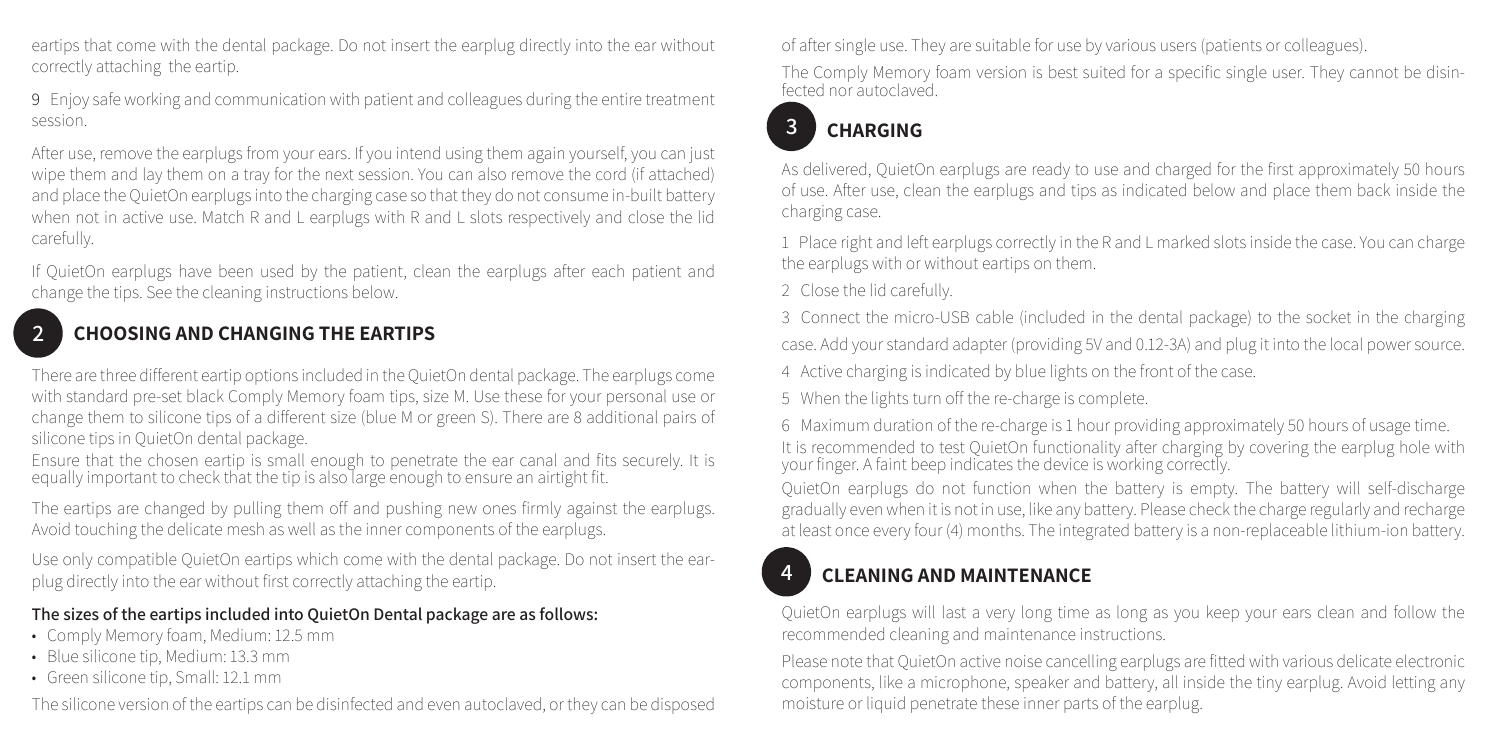### **4.1. CLEANING THE PLASTIC BODY OF THE EARPLUG**

- The plastic body can be gently cleaned with alcohol-free disinfection wipes
- Avoid touching the delicate mesh under the tip
- The earplug body is not waterproof, but it has an IP54 rating

## **4.2. CLEANING THE EARTIPS**

Clean the tips regularly to avoid any dirt or ear wax becoming attached to them. Gathering dirt may impact functionality over time and the first indication of this will be a constant beeping sound. It can be an indication that there is some dirt or ear wax on the mesh, preventing the correct operation of the earplug. If this should happen, see the instructions below for cleaning the mesh.

- Remove the tip from the earplug by pulling it off gently
- Silicone tips can be cleaned by both alcohol-free disinfection wipes and disinfection wipes that contain alcohol. They are also autoclavable, if needed (4 min. 134C max). Bagging is recommended for autoclaving. They may be used as single use items as well.
- Comply Memory foam tips are absorbant foam material. They can be cleaned by alcohol-free disinfection wipes or with a damp cloth. They should not be soaked with liquid or wiped with alcohol.

#### **4.3. CLEANING THE CHARGING CASE**

- The QuietOn charging case can be cleaned by a dry or damp cloth or alcohol-free disinfection wipes. The charging case has no IP rating.
- Be very careful with the USB port.
- The interior of the charging case should be kept free of dust and debris. In case you need to clean the interior of the charging case, use only a dry cotton stick or microfibre cloth. Be careful never to bend the charging contacts.

## **4.4. CLEANING THE MESH**

The mesh located under the tip protects the delicate audio canal of the earplug. It is made of thin woven polyester cloth. Any removal or misplacement of the mesh will result in the earplug malfunctioning. Avoid touching it.

If ears and earplugs are not cleaned regularly, dirt may gather on the mesh thereby blocking the proper operation of the earplug. This will damage the optimal flow of sound waves and will result in a continuous beep sound, indicating a functional error.

Please inspect the surface of the mesh and clean it only when needed. Repeated unnecessary cleaning may cause the mesh to detach.

When cleaning the delicate mesh, please follow carefully the instructions below. The best way to keep the earplugs in proper working order is to keep your ears clean.

1 During cleaning, keep the earplug's audio canal in a downwards position all the times to avoid any water flowing through the mesh into the device's electronic parts.

2 Please use only warm clean water and cotton sticks for cleaning the mesh.

3 Dip the cotton stick in the water and wipe the mesh gently with cotton sticks, avoid using sticks which are overly moist and do not push into the mesh too much.

4 Dry the mesh with a dry paper, wipe or cloth which will not leave any fibres or residuals on the mesh.

5 Repeat the wiping and drying process with clean sticks every time, until there is no more wax or dirt on the mesh.

6 Do not use soap, alcohol or any other detergents. Hard objects like toothpicks will also damage the delicate mesh.

Spare meshes are available by special request from QuietOn authorized distributors.

## **5 USE AND STORAGE CONDITIONS, DISPOSAL**

QuietOn earplugs should be stored in the charging case. The recommended temperature ranges for QuietOn earplugs are:

- Operating and storage temperature range: -20°C to +50°C / -4°F to +122°F
- Charging temperature range:0°C to +45°C / +32°F to +113°F

QuietOn earplugs and batteries should be recycled in keeping with local, regional and national laws. To properly recycle/dispose of the battery, always follow local solid waste disposal regulations.

## **6 TECHNICAL DATA**

#### **Product/material composition:** plastic: polyamide and polycarbonate, silicone, Polyurethane rubber, Stainless steel

**Battery:** CoinPower "CP1254 A2" Lithium-Ion 50 mAh, (~300 Wh/l), integrated, non-replaceable

**Patents:** FI126466 (Finland), 10171904 (USA)

• Patent covers active noise cancelling earplugs which fit within the ear anatomy.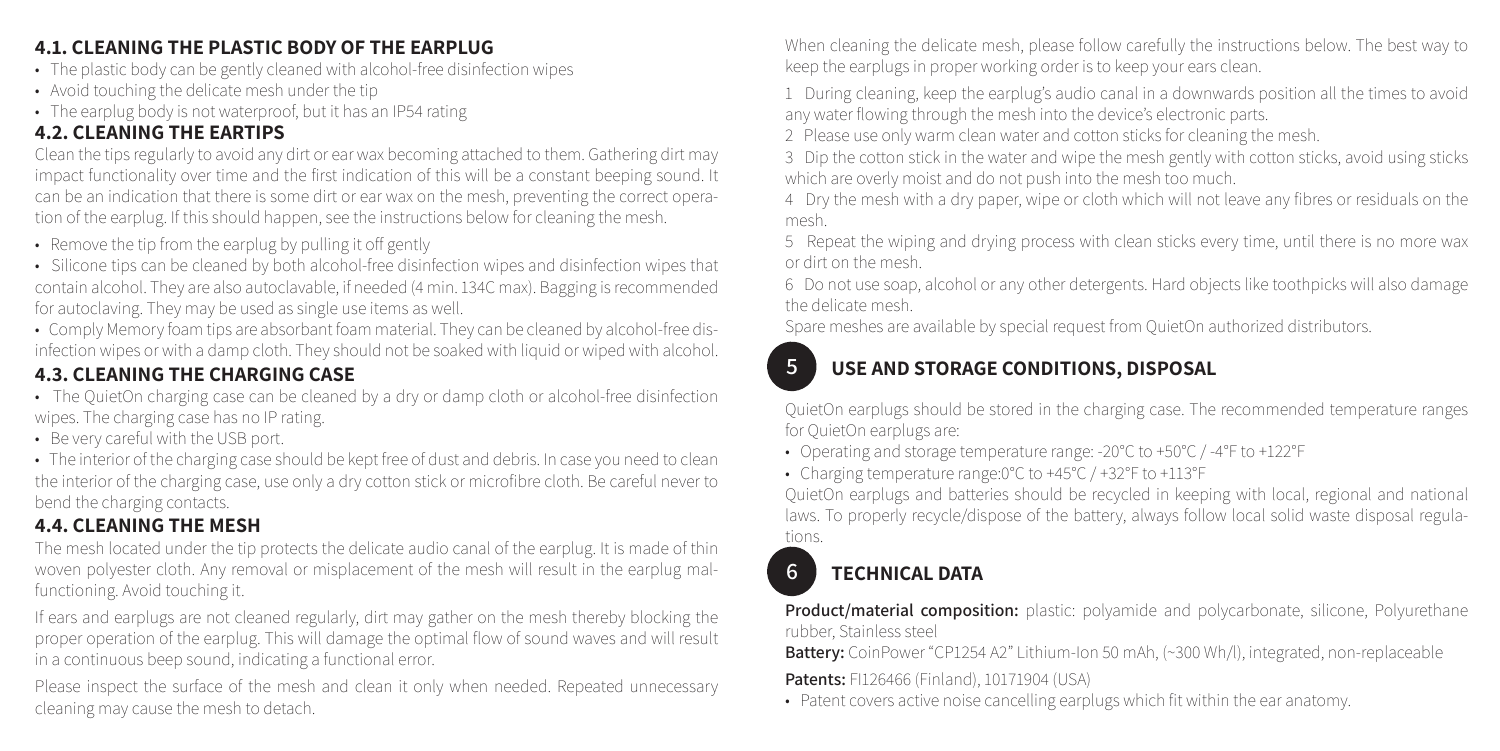**Certifications:** CE, FCC + Compliance with UL/CSA/IEC/EN 60065-1, EN-352-2 and EN-352-5 Hearing protection certificate according to 89/686EEC / PZT GmbH, An der Junkerei 48, D - 26389 Wilhelmshaven, Germany. Notified Body no. 1974.

- IP54 for the earplug body.
- This product conforms to all applicable EU directive requirements.
- Complete Declaration of Conformity can be found at www.quietondental.com

#### **EMC compliance:**

- This equipment meets the requirements of EMC standards EN 55022 and EN 55024 and EMC Directive 2014/30 EU.
- This equipment has been tested and been found to comply with the limits for a Class B digital device, pursuant to part 15 of the FCC rules.
- These limits are designed to provide reasonable protection against harmful interference in a resi dential installation.
- This equipment generates, uses and can radiate radio frequency energy and, if not installed and used in accordance with the instructions, may cause harmful interference to radio communications.
- However, there is no guarantee that interference will not occur in a particular installation.

If this equipment does cause harmful interference to radio or television reception, which can be determined by turning the equipment off and on, the user is encouraged to try to correct the interference by one or more of the following measures:

- Redirect or relocate the receiving antenna
- Increase the separation distance between the equipment and the receiver
- Connect the equipment into an outlet on a circuit different from that to which the receiver is connected
- Consult the dealer or an experienced radio/TV technician for help

# **7 WARNINGS AND CAUTIONS**

• When used according to these User Guide instructions, QuietOn Dental hearing protector device reduces noise levels, such as occupational, industrial or traffic noises entering the user's ears.

- If your hearing seems dulled or you hear a ringing or buzzing during or after any noise exposure, your hearing may be at risk and you should move away from such noise to protect your ears.
- If there is any drainage from your ear or you have an ear infection, consult your physician before wearing earplugs. Failure to do so may result in hearing loss or injury.
- The sound attenuation caused by the device can create a risk in situations where it is important to hear environmental sounds and warning alarms, for example, road traffic or warning sirens on a construction site. Note that alarm sounds will sound different when wearing the earplugs.
- Local laws may restrict the use of QuietOn in traffic. Always obey local laws.
- Do not use the earplugs if the beeping sound is continuous, despite correct insertion and clean ing. Contact the local QuietOn dental distributor for further instructions and product analysis.
- The device contains small parts that may present a choking hazard to small children and animals. The device is not suitable for children under three years of age.
- The earplugs are IP 54 compatible. The charging case is not IP rated.
- The device contains magnets, which may affect magnetic stripe cards, pacemakers or similar devices.
- The device is not waterproof. Do not let the unit become wet. This may create a short circuit, which can cause a risk of fire.
- Do not expose the device to high temperatures and respect the indicated temperature ranges. Use and store the device carefully.
- Do not use the device in case of mechanical failure of the device. This may create a short circuit, which can cause a risk of fire.
- Use only an approved Micro-USB charger or computer for charging: connected via USB to Micro-USB cable. The charger should be compatible with the safety standards: CE or UL / CSA / IEC / EN 60065-1.
- Do not leave the device in active charging mode for long periods of time.
- Note that if the battery is empty, this affects the performance levels since the active noise cancelling will not work. The attenuation is then at passive level.
- The performance of active noise cancelling earplugs may be adversely affected when sustained oscillation (whistling or instability) is perceived. If refitting the earplugs does not overcome this, you should contact QuietOn.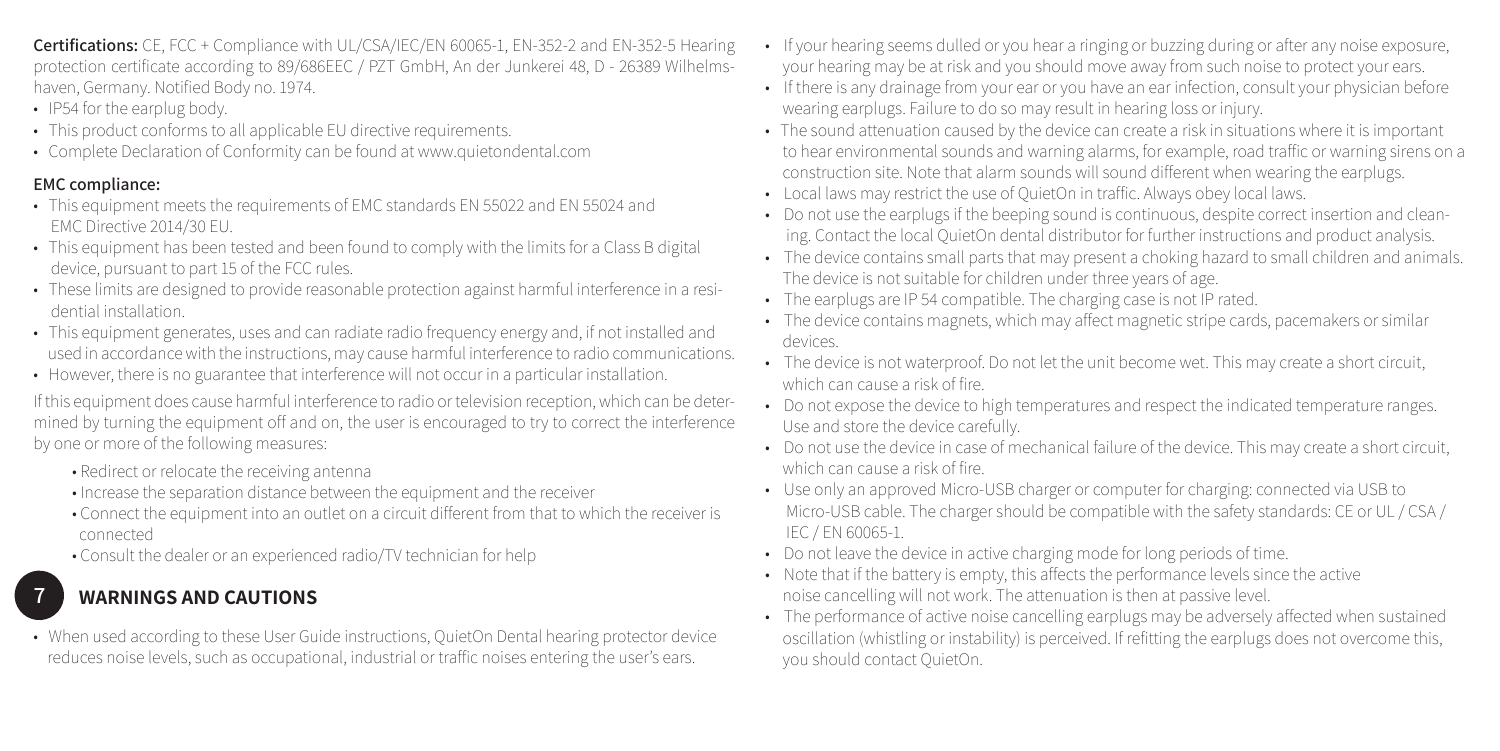#### **8 LIMITED WARRANTY AND LIABILITY**

QuietOn Oy guarantees that QuietOn dental earplugs are free from any defects in manufacturing, materials and workmanship.

The warranty period is 2 years (in EU) or 1 year (non-EU countries) from the date of retail purchase from the authorized QuietOn dental package reseller, subject to the following conditions:

- Product has been delivered as a new and intact product in the original QuietOn dental packaging
- Product has been used according to the QuietOn instructions for use
- Product has been cleaned and maintained according to the QuietOn cleaning and maintenance instructions
- Product has been used in the recommended environmental temperatures.

This warranty does not cover

- Eartips
- Defects resulting from improper or unreasonable use or maintenance
- Failure to follow instructions for use and or cleaning and maintenance
- Accident
- Excess moisture, insects, lightning
- Power surges, connections to wrong voltage supply
- Unauthorized alteration or modification of the original package contents
- Damage caused by inadequate packing or shipping procedures
- Loss of, damage to or corruption of stored data
- Damage caused by use with non-QuietOn products
- Product that requires modification or adaptation to enable it to operate in any country other than the country for which it was designed, manufactured, approved and/or authorized
- Unauthorized opening of the cover or repair of products
- Products purchased from unauthorized QuietOn Dental dealers.

During the warranty period, QuietOn Oy will, at our discretion, repair or replace (using new or refurbished replacement parts) any defective parts within a reasonable period of time and do so free of charge.

Any warranty and/or return claims must be carried out by the authorized QuietOn dental package reseller in writing. QuietOn is not responsible for any costs arising from shipping, insurance or transportation or for any import fees, duties or taxes.

THE PROVISIONS OF THIS LIMITED WARRANTY ARE IN LIEU OF ANY OTHER WARRANTY, WHETHER EXPRESSED OR IMPLIED, WRITTEN OR ORAL, INCLUDING ANY WARRANTY OF MERCHANTABILITY OR FITNESS FOR A PARTICULAR PURPOSE. QUIETON CORPORATION'S MAXIMUM LIABILITY SHALL NOT EXCEED THE ACTUAL PURCHASE PRICE PAID BY YOU FOR THE PRODUCT. TO THE EXTENT NOT PRO-HIBITED BY MANDATORY LAW, IN NO EVENT SHALL QUIETON BE LIABLE FOR LOSS OF, DAMAGE TO OR CORRUPTION OF STORED DATA, OR FOR SPECIAL, INCIDENTAL, CONSEQUENTIAL, OR INDIRECT DAMAGES HOWSOEVER CAUSED INCLUDING WITHOUT LIMITATION THE REPLACEMENT OF EQUIP-MENT AND PROPERTY, AND ANY COSTS OF RECOVERING.

This limited warranty gives you specific legal rights, and you also may have other rights that vary from state to state or country to country. This warranty does not limit any mandatory consumer rights which you have under applicable consumer law; instead it grants you additional rights. Some places do not allow limitations on implied warranties or the exclusion or limitation of incidental or consequential damages, so the above limitations or exclusions may not apply to you.

The district court in Helsinki, Finland shall have non-exclusive jurisdiction to deal with any controversy or claim arising out of or relating to your use of any QuietOn products and they shall be resolved by the district court in Helsinki, Finland.